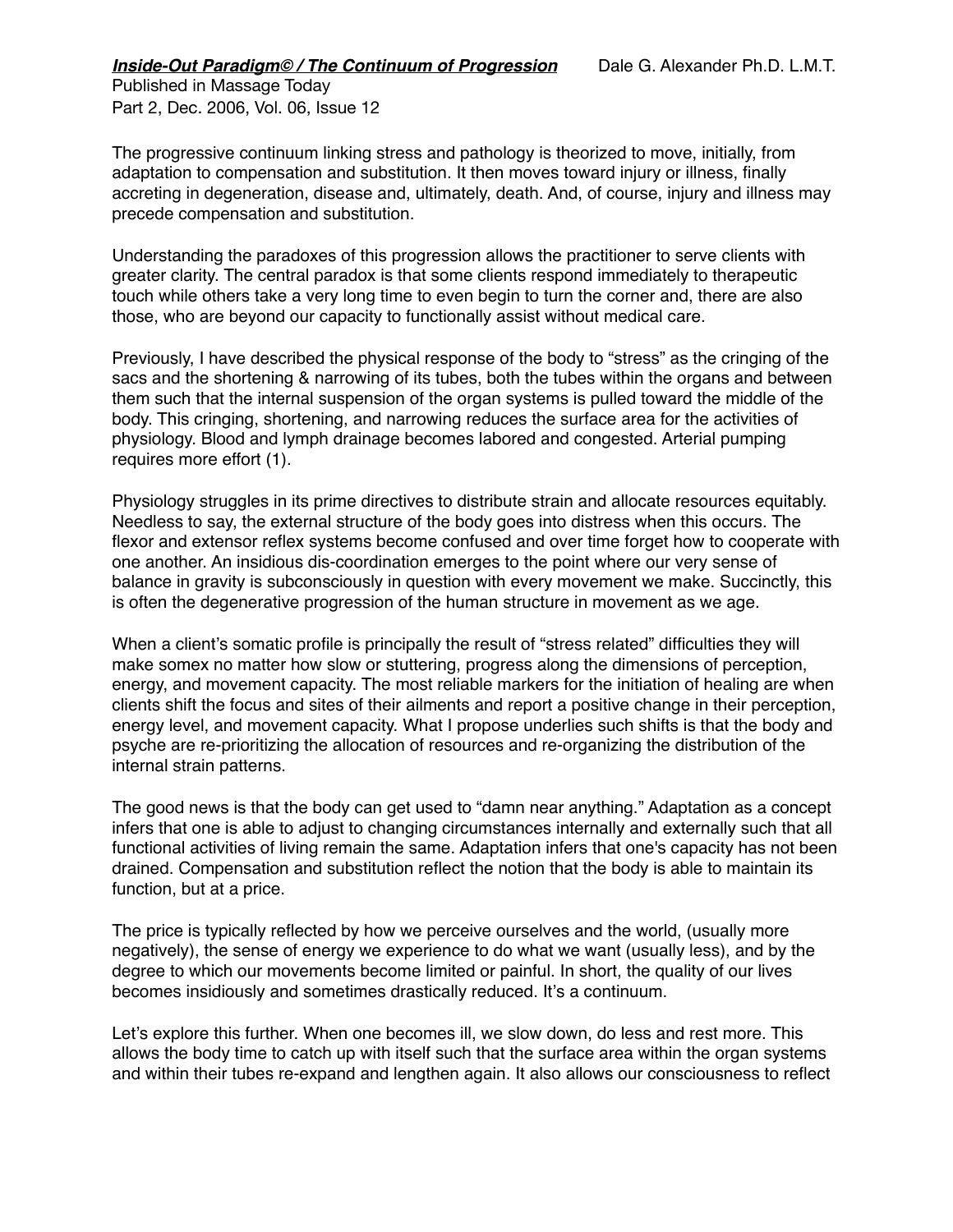Published in Massage Today Part 2, Dec. 2006, Vol. 06, Issue 12

upon our lives; who we've become, and questions related to, do we like our life, and where do we want to go from here. Sometimes new and radical decisions are needed.

When we injure ourselves, we discharge energy and, depending on its severity, we also reflect, slow down, do less, and rest more (2). I would propose that both injury and illness are nature's way of assisting our bodies to re-organize whatever compensation and substitution patterns have become too rigid. They function to throw the marbles up into the air so that a new pattern may emerge.

The oriental healing arts suggest that it is very interesting where people hurt themselves and/or which illnesses emerge and they relate this information within their philosophy and maps of healing(3). In my recent phrenic circuit articles I was endeavoring to describe a set of relationships that has helped me to serve my clients. Among other maps and systems to explore include; The Body's Map of Consciousness®, Chiropractic & Osteopathic spinal correspondences, Applied Kinesiology relationships, Reflexology, Travell's trigger point map, CranioSacral relationships, Visceral Manipulation relationships and many others.

Using a map, however, can be like painting by numbers, where we have a pre-conceived notion of the outcome. Though incredibly useful as a starting point, maps are not the actual territory. Chronic problems defy such simple external representations by the fact that they persist. They keep us on our toes searching for and distilling information from all the maps as we broaden our perceptual skills and deepen our capacity to touch with compassion and grace.

Degeneration and disease reflect the 2 prevailing theories of evolution - subtle changes over a very long time and sharp cataclysmic changes that happen abruptly. Usually the former precedes the latter and we simply didn't notice, don't want to notice or haven't developed the perceptual skills to notice. This is what learning and education are all about for us as well as our clients.

I would further assert that we are actively in the process of turning nature's emphasis on survival toward a more inclusive willingness to become aware. The common sense of "an ounce of prevention is worth a pound of cure" is increasingly becoming cost effective. Our profession is part of this shift in consciousness assisting our clients to develop the ability to notice and to relate to the basics of physiological processes. We are on the "front lines" as educators in the health care delivery system not because we know so much but rather because we genuinely care.

Let us consider death as we explore degeneration and disease. Basically, most humans expire as a result of some kind of cardiopulmonary disease, cancer, or trauma. What's important to learn is how the tributaries flow into the rivers of these processes; to develop ways to describe the relationships, which are the subtle events that so often go unnoticed. Nature's emphasis on survival contributes to the veiling of degenerative and pathological declines. Consider that part of the healing partnership we forge with clients includes becoming part of their early detection team.

When a client senses that something is amiss internally or, you instinctually do yourself, become a Dallas Cowboy cheerleader for them to have a well-baby check. Swing those pom-poms.